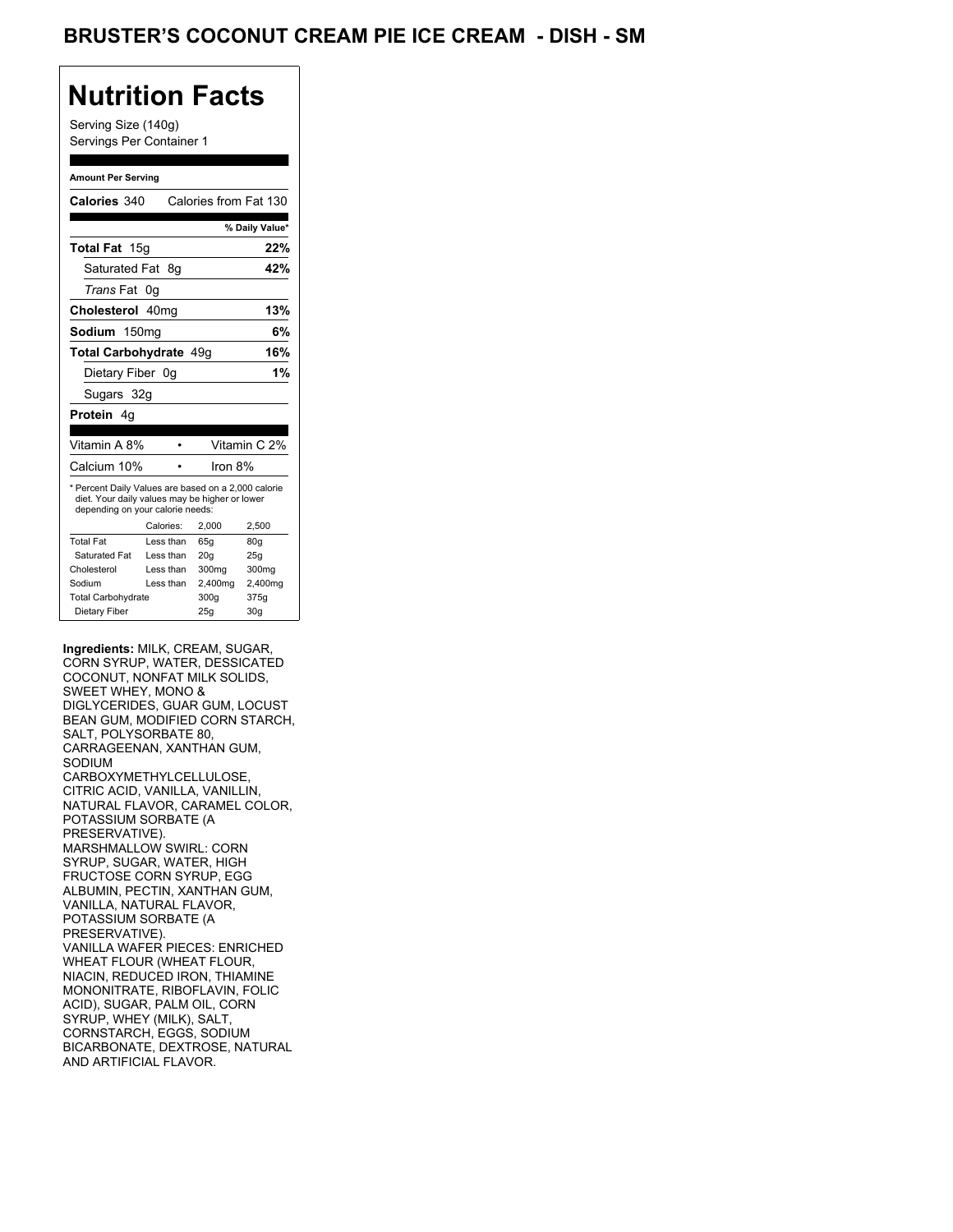### BRUSTER'S COCONUT CREAM PIE ICE CREAM - DISH - REG

# Nutrition Facts

Serving Size (210g) Servings Per Container 1

#### Amount Per Serving

| Calories 510                                                                                                                              |                  | Calories from Fat 200 |                |
|-------------------------------------------------------------------------------------------------------------------------------------------|------------------|-----------------------|----------------|
|                                                                                                                                           |                  |                       | % Daily Value* |
| Total Fat 22g                                                                                                                             |                  |                       | 33%            |
| Saturated Fat 13g                                                                                                                         |                  |                       | 63%            |
| Trans Fat                                                                                                                                 | 0g               |                       |                |
| Cholesterol                                                                                                                               | 60 <sub>mq</sub> |                       | 20%            |
| Sodium 220mg                                                                                                                              |                  |                       | 9%             |
| Total Carbohydrate 73g                                                                                                                    |                  |                       | 24%            |
| Dietary Fiber 0g                                                                                                                          |                  |                       | 1%             |
| Sugars 49g                                                                                                                                |                  |                       |                |
| Protein<br>6q                                                                                                                             |                  |                       |                |
|                                                                                                                                           |                  |                       |                |
| Vitamin A 15%                                                                                                                             |                  |                       | Vitamin C 4%   |
| Calcium 15%                                                                                                                               |                  | Iron 15%              |                |
| * Percent Daily Values are based on a 2,000 calorie<br>diet. Your daily values may be higher or lower<br>depending on your calorie needs: |                  |                       |                |
|                                                                                                                                           | Calories:        | 2.000                 | 2,500          |
| <b>Total Fat</b>                                                                                                                          | Less than        | 65q                   | 80q            |
| Saturated Fat                                                                                                                             | Less than        | 20q                   | 25q            |
| Cholesterol                                                                                                                               | Less than        | 300mg                 | 300mg          |
| Sodium                                                                                                                                    |                  |                       |                |
|                                                                                                                                           | Less than        | 2,400mg               | 2,400mg        |
| <b>Total Carbohydrate</b>                                                                                                                 |                  | 300g                  | 375g           |

Ingredients: MILK, CREAM, SUGAR, CORN SYRUP, WATER, DESSICATED COCONUT, NONFAT MILK SOLIDS, SWEET WHEY, MONO & DIGLYCERIDES, GUAR GUM, LOCUST BEAN GUM, MODIFIED CORN STARCH, SALT, POLYSORBATE 80, CARRAGEENAN, XANTHAN GUM, SODIUM CARBOXYMETHYLCELLULOSE, CITRIC ACID, VANILLA, VANILLIN, NATURAL FLAVOR, CARAMEL COLOR, POTASSIUM SORBATE (A PRESERVATIVE). MARSHMALLOW SWIRL: CORN SYRUP, SUGAR, WATER, HIGH FRUCTOSE CORN SYRUP, EGG ALBUMIN, PECTIN, XANTHAN GUM, VANILLA, NATURAL FLAVOR, POTASSIUM SORBATE (A PRESERVATIVE). VANILLA WAFER PIECES: ENRICHED WHEAT FLOUR (WHEAT FLOUR, NIACIN, REDUCED IRON, THIAMINE MONONITRATE, RIBOFLAVIN, FOLIC ACID), SUGAR, PALM OIL, CORN SYRUP, WHEY (MILK), SALT, CORNSTARCH, EGGS, SODIUM BICARBONATE, DEXTROSE, NATURAL AND ARTIFICIAL FLAVOR.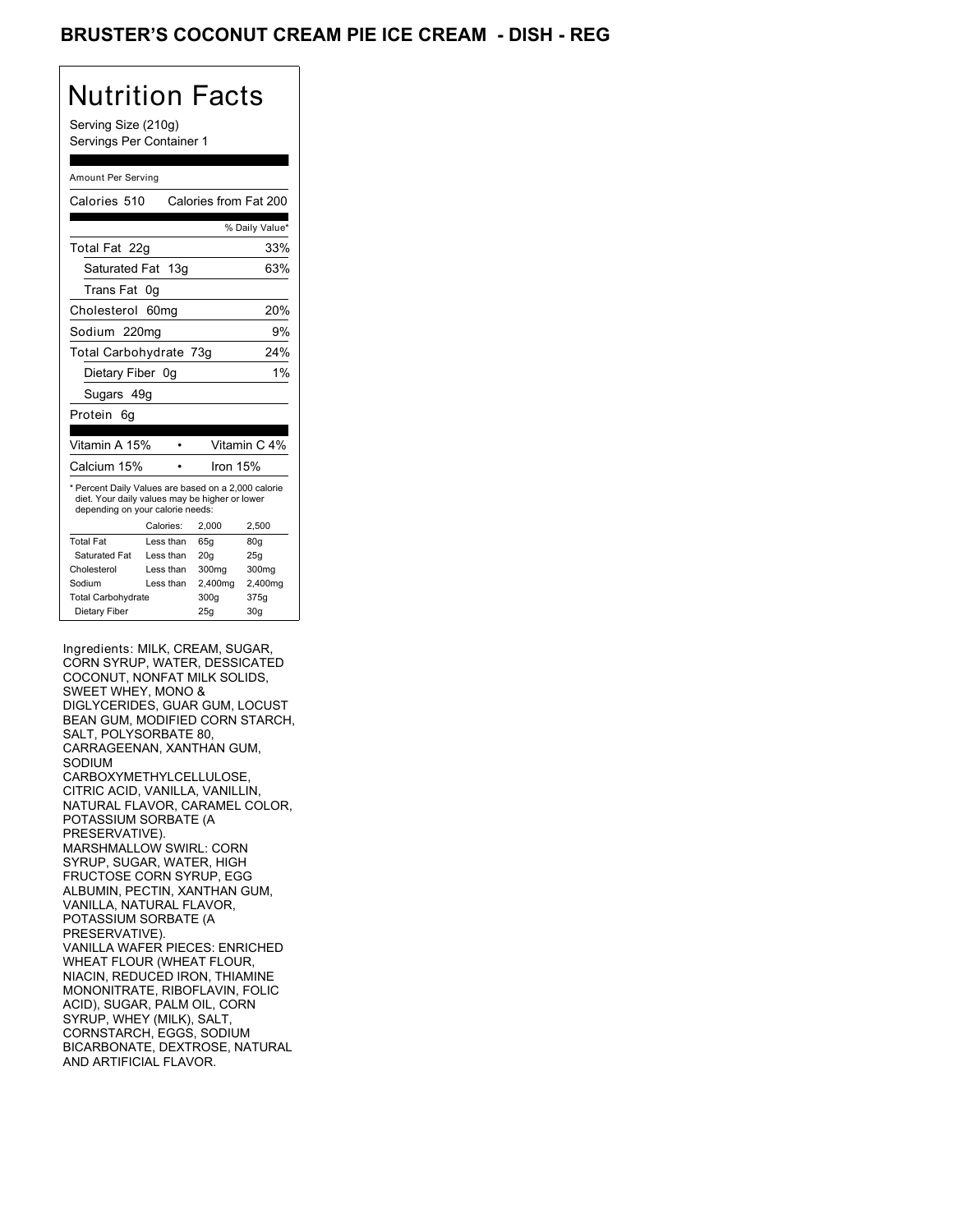### BRUSTER'S COCONUT CREAM PIE ICE CREAM - DISH <mark>-</mark> LG

# Nutrition Facts

Serving Size (280g) Servings Per Container 1

#### Amount Per Serving

|                                  |                                                                                                       | % Daily Value*                                  |
|----------------------------------|-------------------------------------------------------------------------------------------------------|-------------------------------------------------|
|                                  |                                                                                                       | 45%                                             |
| Saturated Fat 17g                |                                                                                                       | 83%                                             |
| 0g                               |                                                                                                       |                                                 |
| 80 <sub>mq</sub>                 |                                                                                                       | 26%                                             |
| Sodium 290mg                     |                                                                                                       | 12%                                             |
|                                  |                                                                                                       | 32%                                             |
| Dietary Fiber 0g                 |                                                                                                       | 2%                                              |
| Sugars 65g                       |                                                                                                       |                                                 |
|                                  |                                                                                                       |                                                 |
|                                  |                                                                                                       |                                                 |
| Vitamin A 20%                    |                                                                                                       | Vitamin C 4%                                    |
|                                  |                                                                                                       |                                                 |
|                                  | Iron 15%                                                                                              |                                                 |
| depending on your calorie needs: | * Percent Daily Values are based on a 2,000 calorie<br>diet. Your daily values may be higher or lower |                                                 |
| Calories:                        | 2.000                                                                                                 | 2,500                                           |
| Less than                        | 65q                                                                                                   | 80q                                             |
| Less than                        | 20q                                                                                                   | 25q                                             |
| Less than                        | 300mg                                                                                                 | 300mg                                           |
| Less than                        | 2,400mg                                                                                               | 2,400mg                                         |
|                                  | 300g                                                                                                  | 375g                                            |
|                                  |                                                                                                       | Calories from Fat 260<br>Total Carbohydrate 97q |

Ingredients: MILK, CREAM, SUGAR, CORN SYRUP, WATER, DESSICATED COCONUT, NONFAT MILK SOLIDS, SWEET WHEY, MONO & DIGLYCERIDES, GUAR GUM, LOCUST BEAN GUM, MODIFIED CORN STARCH, SALT, POLYSORBATE 80, CARRAGEENAN, XANTHAN GUM, SODIUM CARBOXYMETHYLCELLULOSE, CITRIC ACID, VANILLA, VANILLIN, NATURAL FLAVOR, CARAMEL COLOR, POTASSIUM SORBATE (A PRESERVATIVE). MARSHMALLOW SWIRL: CORN SYRUP, SUGAR, WATER, HIGH FRUCTOSE CORN SYRUP, EGG ALBUMIN, PECTIN, XANTHAN GUM, VANILLA, NATURAL FLAVOR, POTASSIUM SORBATE (A PRESERVATIVE). VANILLA WAFER PIECES: ENRICHED WHEAT FLOUR (WHEAT FLOUR, NIACIN, REDUCED IRON, THIAMINE MONONITRATE, RIBOFLAVIN, FOLIC ACID), SUGAR, PALM OIL, CORN SYRUP, WHEY (MILK), SALT, CORNSTARCH, EGGS, SODIUM BICARBONATE, DEXTROSE, NATURAL AND ARTIFICIAL FLAVOR.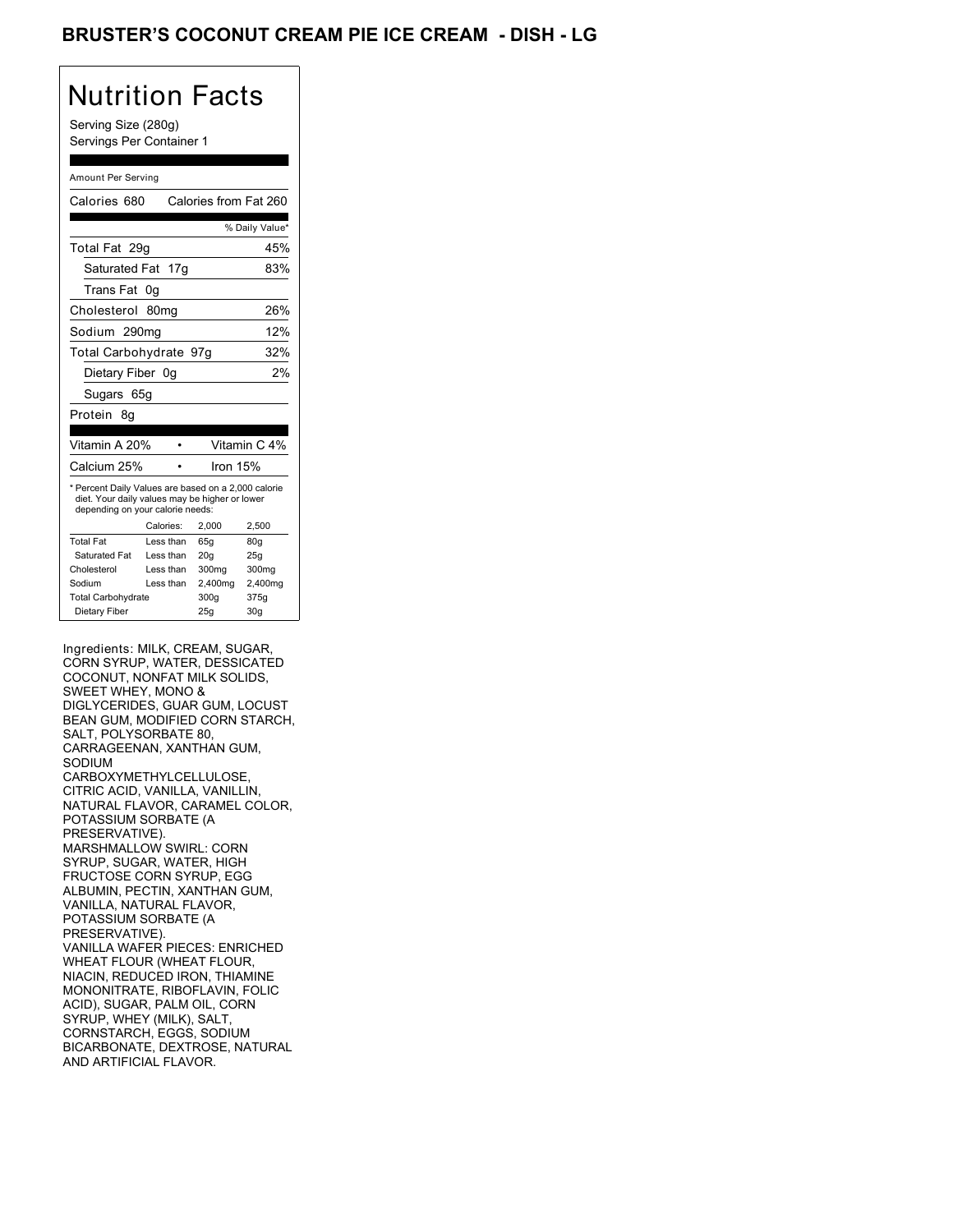Serving Size (153g) Servings Per Container 1

#### Amount Per Serving

| Calories 390           | Calories from Fat 130                               |
|------------------------|-----------------------------------------------------|
|                        | % Daily Value*                                      |
| Total Fat 15g          | 23%                                                 |
| Saturated Fat 8q       | 42%                                                 |
| Trans Fat 0q           |                                                     |
| Cholesterol 40mg       | 13%                                                 |
| Sodium 170mg           | 7%                                                  |
| Total Carbohydrate 61g | 20%                                                 |
| Dietary Fiber 0g       | $1\%$                                               |
| Sugars 35g             |                                                     |
| Protein 5q             |                                                     |
| Vitamin A 8%           | Vitamin C 2%                                        |
| Calcium 15%            | Iron 10%                                            |
| diet.                  | * Percent Daily Values are based on a 2,000 calorie |

Ingredients: MILK, CREAM, SUGAR, CORN SYRUP, WATER, DESSICATED COCONUT, NONFAT MILK SOLIDS, SWEET WHEY, MONO & DIGLYCERIDES, GUAR GUM, LOCUST BEAN GUM, MODIFIED CORN STARCH, SALT, POLYSORBATE 80, CARRAGEENAN, XANTHAN GUM, SODIUM CARBOXYMETHYLCELLULOSE, CITRIC ACID, VANILLA, VANILLIN, NATURAL FLAVOR, CARAMEL COLOR, POTASSIUM SORBATE (A PRESERVATIVE). MARSHMALLOW SWIRL: CORN SYRUP, SUGAR, WATER, HIGH FRUCTOSE CORN SYRUP, EGG ALBUMIN, PECTIN, XANTHAN GUM, VANILLA, NATURAL FLAVOR, POTASSIUM SORBATE (A PRESERVATIVE). VANILLA WAFER PIECES: ENRICHED WHEAT FLOUR (WHEAT FLOUR, NIACIN, REDUCED IRON, THIAMINE MONONITRATE, RIBOFLAVIN, FOLIC ACID), SUGAR, PALM OIL, CORN SYRUP, WHEY (MILK), SALT, CORNSTARCH, EGGS, SODIUM BICARBONATE, DEXTROSE, NATURAL AND ARTIFICIAL FLAVOR. SUGAR CONE: ENRICHED WHEAT FLOUR (ENRICHED WITH NIACIN, REDUCED IRON, THIAMIN MONONITRATE, RIBOFLAVIN, FOLIC ACID), TAPIOCA FLOUR, SUGAR, VEGETABLE SHORTENING (SOYBEAN AND/OR CANOLA OIL, MODIFIED PALM OIL, SOY LECITHIN, AND/OR PARTIALLY HYDROGENATED SOYBEAN OIL), OAT FIBER AND/OR VEGETABLE FIBER, SALT, CARAMEL COLOR, ARTIFICIAL FLAVOR, SOY LECITHIN.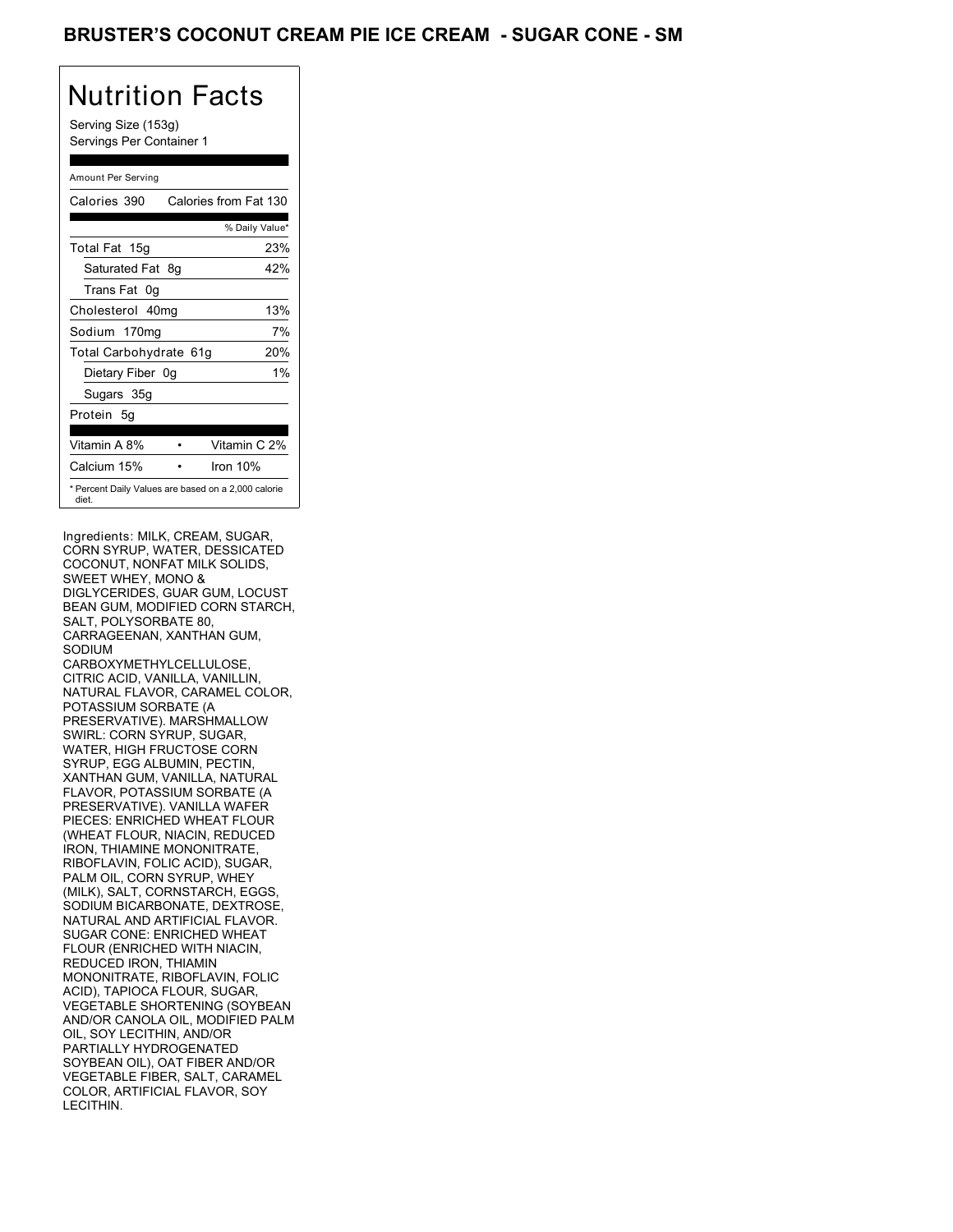Serving Size (223g) Servings Per Container 1

#### Amount Per Serving

| Calories 560           | Calories from Fat 200                               |
|------------------------|-----------------------------------------------------|
|                        | % Daily Value*                                      |
| Total Fat 22g          | 34%                                                 |
| Saturated Fat 13g      | 63%                                                 |
| Trans Fat 0q           |                                                     |
| Cholesterol 60mg       | 20%                                                 |
| Sodium 240mg           | 10%                                                 |
| Total Carbohydrate 85g | 28%                                                 |
| Dietary Fiber 0g       | 1%                                                  |
| Sugars 52g             |                                                     |
| Protein 7q             |                                                     |
| Vitamin A 15%          | Vitamin C 4%                                        |
| Calcium 20%            | Iron 15%                                            |
| diet.                  | * Percent Daily Values are based on a 2,000 calorie |

Ingredients: MILK, CREAM, SUGAR, CORN SYRUP, WATER, DESSICATED COCONUT, NONFAT MILK SOLIDS, SWEET WHEY, MONO & DIGLYCERIDES, GUAR GUM, LOCUST BEAN GUM, MODIFIED CORN STARCH, SALT, POLYSORBATE 80, CARRAGEENAN, XANTHAN GUM, SODIUM CARBOXYMETHYLCELLULOSE, CITRIC ACID, VANILLA, VANILLIN, NATURAL FLAVOR, CARAMEL COLOR, POTASSIUM SORBATE (A PRESERVATIVE). MARSHMALLOW SWIRL: CORN SYRUP, SUGAR, WATER, HIGH FRUCTOSE CORN SYRUP, EGG ALBUMIN, PECTIN, XANTHAN GUM, VANILLA, NATURAL FLAVOR, POTASSIUM SORBATE (A PRESERVATIVE). VANILLA WAFER PIECES: ENRICHED WHEAT FLOUR (WHEAT FLOUR, NIACIN, REDUCED IRON, THIAMINE MONONITRATE, RIBOFLAVIN, FOLIC ACID), SUGAR, PALM OIL, CORN SYRUP, WHEY (MILK), SALT, CORNSTARCH, EGGS, SODIUM BICARBONATE, DEXTROSE, NATURAL AND ARTIFICIAL FLAVOR. SUGAR CONE: ENRICHED WHEAT FLOUR (ENRICHED WITH NIACIN, REDUCED IRON, THIAMIN MONONITRATE, RIBOFLAVIN, FOLIC ACID), TAPIOCA FLOUR, SUGAR, VEGETABLE SHORTENING (SOYBEAN AND/OR CANOLA OIL, MODIFIED PALM OIL, SOY LECITHIN, AND/OR PARTIALLY HYDROGENATED SOYBEAN OIL), OAT FIBER AND/OR VEGETABLE FIBER, SALT, CARAMEL COLOR, ARTIFICIAL FLAVOR, SOY LECITHIN.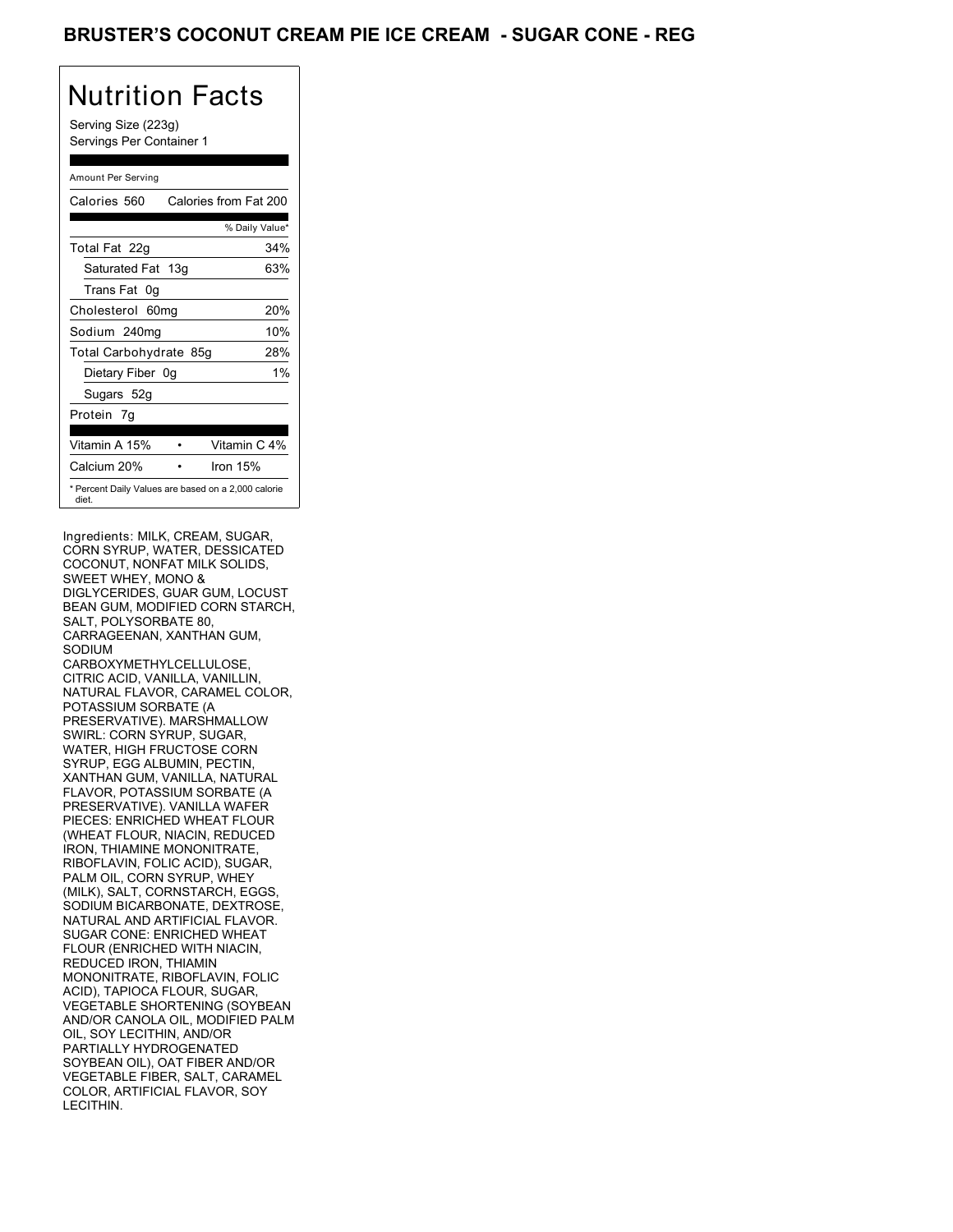### BRUSTER'S COCONUT CREAM PIE ICE CREAM - SUGAR CONE - LG

# Nutrition Facts

Serving Size (293g) Servings Per Container 1

#### Amount Per Serving

| Calories 730            | Calories from Fat 260                               |
|-------------------------|-----------------------------------------------------|
|                         | % Daily Value*                                      |
| Total Fat 29g           | 45%                                                 |
| Saturated Fat 17g       | 83%                                                 |
| Trans Fat 0q            |                                                     |
| Cholesterol 80mg        | 26%                                                 |
| Sodium 310mg            | 13%                                                 |
| Total Carbohydrate 109g | 36%                                                 |
| Dietary Fiber 0g        | 2%                                                  |
| Sugars 68g              |                                                     |
| Protein 9q              |                                                     |
| Vitamin A 20%           | Vitamin C 4%                                        |
| Calcium 25%             | Iron 20%                                            |
| diet.                   | * Percent Daily Values are based on a 2,000 calorie |

Ingredients: MILK, CREAM, SUGAR, CORN SYRUP, WATER, DESSICATED COCONUT, NONFAT MILK SOLIDS, SWEET WHEY, MONO & DIGLYCERIDES, GUAR GUM, LOCUST BEAN GUM, MODIFIED CORN STARCH, SALT, POLYSORBATE 80, CARRAGEENAN, XANTHAN GUM, SODIUM CARBOXYMETHYLCELLULOSE, CITRIC ACID, VANILLA, VANILLIN, NATURAL FLAVOR, CARAMEL COLOR, POTASSIUM SORBATE (A PRESERVATIVE). MARSHMALLOW SWIRL: CORN SYRUP, SUGAR, WATER, HIGH FRUCTOSE CORN SYRUP, EGG ALBUMIN, PECTIN, XANTHAN GUM, VANILLA, NATURAL FLAVOR, POTASSIUM SORBATE (A PRESERVATIVE). VANILLA WAFER PIECES: ENRICHED WHEAT FLOUR (WHEAT FLOUR, NIACIN, REDUCED IRON, THIAMINE MONONITRATE, RIBOFLAVIN, FOLIC ACID), SUGAR, PALM OIL, CORN SYRUP, WHEY (MILK), SALT, CORNSTARCH, EGGS, SODIUM BICARBONATE, DEXTROSE, NATURAL AND ARTIFICIAL FLAVOR. SUGAR CONE: ENRICHED WHEAT FLOUR (ENRICHED WITH NIACIN, REDUCED IRON, THIAMIN MONONITRATE, RIBOFLAVIN, FOLIC ACID), TAPIOCA FLOUR, SUGAR, VEGETABLE SHORTENING (SOYBEAN AND/OR CANOLA OIL, MODIFIED PALM OIL, SOY LECITHIN, AND/OR PARTIALLY HYDROGENATED SOYBEAN OIL), OAT FIBER AND/OR VEGETABLE FIBER, SALT, CARAMEL COLOR, ARTIFICIAL FLAVOR, SOY LECITHIN.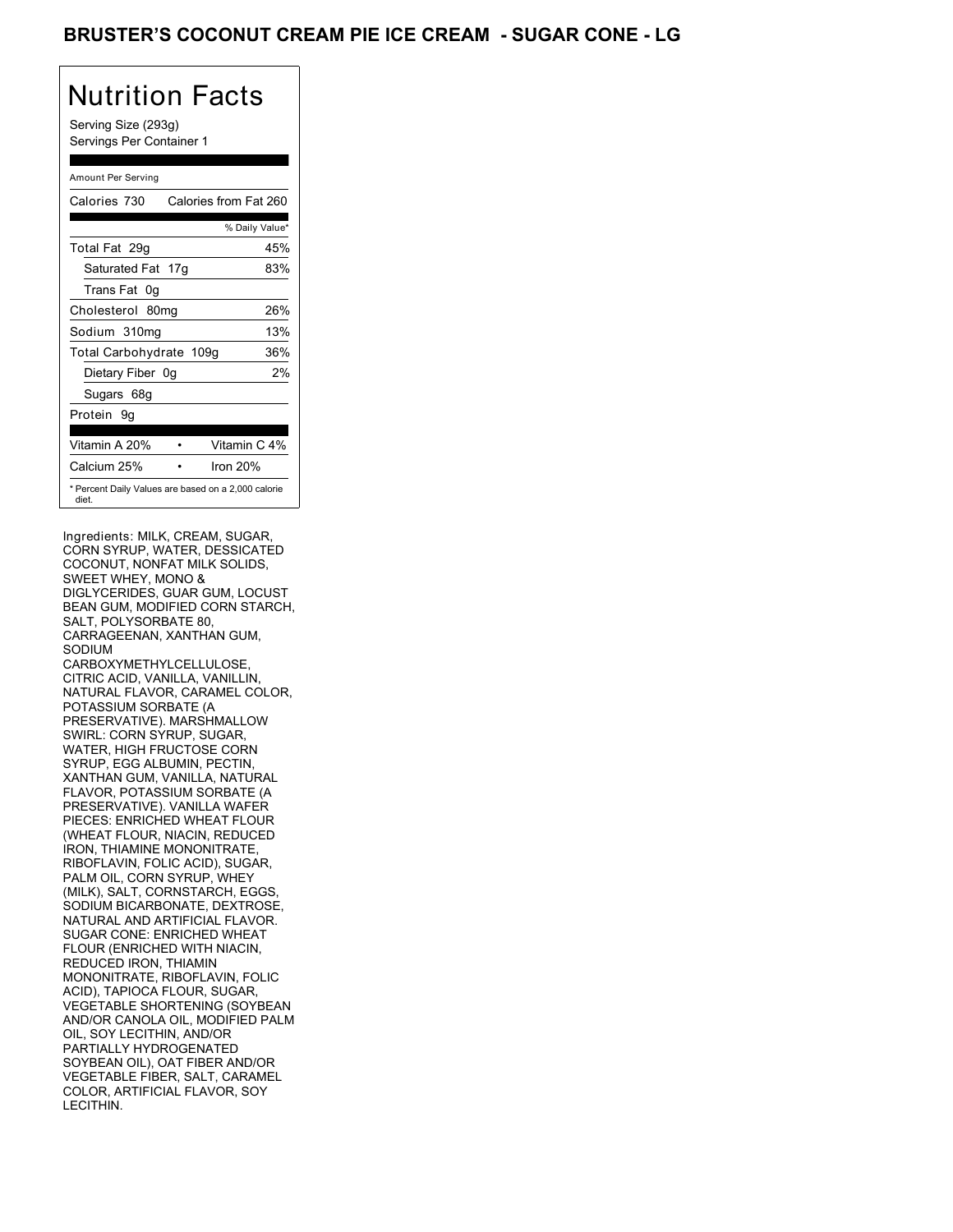Serving Size (146g) Servings Per Container 1

#### Amount Per Serving

| Calories 360           | Calories from Fat 130                               |
|------------------------|-----------------------------------------------------|
|                        | % Daily Value*                                      |
| Total Fat 15g          | 22%                                                 |
| Saturated Fat 8q       | 42%                                                 |
| Trans Fat 0q           |                                                     |
| Cholesterol 40mg       | 13%                                                 |
| Sodium 160mg           | 7%                                                  |
| Total Carbohydrate 54g | 18%                                                 |
| Dietary Fiber 0g       | $1\%$                                               |
| Sugars 33g             |                                                     |
| Protein 5q             |                                                     |
| Vitamin A 8%           | Vitamin C 2%                                        |
| Calcium 10%            | Iron 10%                                            |
| diet.                  | * Percent Daily Values are based on a 2,000 calorie |

Ingredients: MILK, CREAM, SUGAR, CORN SYRUP, WATER, DESSICATED COCONUT, NONFAT MILK SOLIDS, SWEET WHEY, MONO & DIGLYCERIDES, GUAR GUM, LOCUST BEAN GUM, MODIFIED CORN STARCH, SALT, POLYSORBATE 80, CARRAGEENAN, XANTHAN GUM, SODIUM CARBOXYMETHYLCELLULOSE, CITRIC ACID, VANILLA, VANILLIN, NATURAL FLAVOR, CARAMEL COLOR, POTASSIUM SORBATE (A PRESERVATIVE). MARSHMALLOW SWIRL: CORN SYRUP, SUGAR, WATER, HIGH FRUCTOSE CORN SYRUP, EGG ALBUMIN, PECTIN, XANTHAN GUM, VANILLA, NATURAL FLAVOR, POTASSIUM SORBATE (A PRESERVATIVE). VANILLA WAFER PIECES: ENRICHED WHEAT FLOUR (WHEAT FLOUR, NIACIN, REDUCED IRON, THIAMINE MONONITRATE, RIBOFLAVIN, FOLIC ACID), SUGAR, PALM OIL, CORN SYRUP, WHEY (MILK), SALT, CORNSTARCH, EGGS, SODIUM BICARBONATE, DEXTROSE, NATURAL AND ARTIFICIAL FLAVOR. CAKE CONE: ENRICHED WHEAT FLOUR (ENRICHED WITH NIACIN, REDUCED IRON, THIAMIN MONONITRATE, RIBOFLAVIN, FOLIC ACID), TAPIOCA FLOUR, SUGAR, VEGETABLE OIL SHORTENING (SOYBEAN AND/OR CANOLA OIL, MODIFIED PALM OIL, SOY LECITHIN, AND/OR PARTIALLY HYDROGENATED SOYBEAN OIL), LEAVENING (SODIUM BICARBONATE, AMMONIUM BICARBONATE), SALT, NATURAL FLAVOR, ANNATTO (VEGETABLE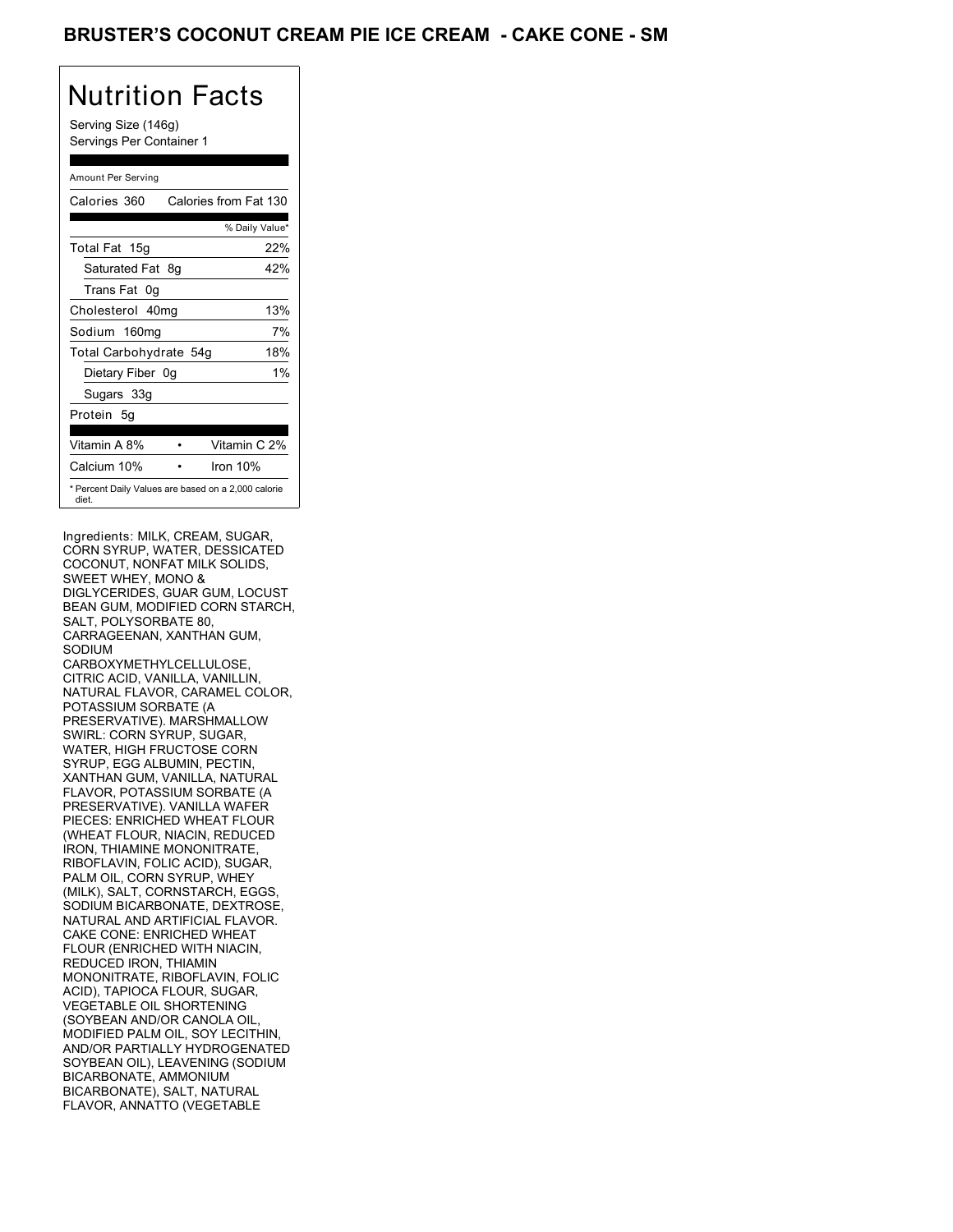Serving Size (216g) Servings Per Container 1

#### Amount Per Serving

| Calories 530           | Calories from Fat 200                               |
|------------------------|-----------------------------------------------------|
|                        | % Daily Value*                                      |
| Total Fat 22g          | 34%                                                 |
| Saturated Fat 13g      | 63%                                                 |
| Trans Fat 0q           |                                                     |
| Cholesterol 60mg       | 20%                                                 |
| Sodium 230mg           | 10%                                                 |
| Total Carbohydrate 78g | 26%                                                 |
| Dietary Fiber 0g       | $1\%$                                               |
| Sugars 49g             |                                                     |
| Protein 7q             |                                                     |
| Vitamin A 15%          | Vitamin C 4%                                        |
| Calcium 15%            | Iron $15%$                                          |
| diet.                  | * Percent Daily Values are based on a 2,000 calorie |

Ingredients: MILK, CREAM, SUGAR, CORN SYRUP, WATER, DESSICATED COCONUT, NONFAT MILK SOLIDS, SWEET WHEY, MONO & DIGLYCERIDES, GUAR GUM, LOCUST BEAN GUM, MODIFIED CORN STARCH, SALT, POLYSORBATE 80, CARRAGEENAN, XANTHAN GUM, SODIUM CARBOXYMETHYLCELLULOSE, CITRIC ACID, VANILLA, VANILLIN, NATURAL FLAVOR, CARAMEL COLOR, POTASSIUM SORBATE (A PRESERVATIVE). MARSHMALLOW SWIRL: CORN SYRUP, SUGAR, WATER, HIGH FRUCTOSE CORN SYRUP, EGG ALBUMIN, PECTIN, XANTHAN GUM, VANILLA, NATURAL FLAVOR, POTASSIUM SORBATE (A PRESERVATIVE). VANILLA WAFER PIECES: ENRICHED WHEAT FLOUR (WHEAT FLOUR, NIACIN, REDUCED IRON, THIAMINE MONONITRATE, RIBOFLAVIN, FOLIC ACID), SUGAR, PALM OIL, CORN SYRUP, WHEY (MILK), SALT, CORNSTARCH, EGGS, SODIUM BICARBONATE, DEXTROSE, NATURAL AND ARTIFICIAL FLAVOR. CAKE CONE: ENRICHED WHEAT FLOUR (ENRICHED WITH NIACIN, REDUCED IRON, THIAMIN MONONITRATE, RIBOFLAVIN, FOLIC ACID), TAPIOCA FLOUR, SUGAR, VEGETABLE OIL SHORTENING (SOYBEAN AND/OR CANOLA OIL, MODIFIED PALM OIL, SOY LECITHIN, AND/OR PARTIALLY HYDROGENATED SOYBEAN OIL), LEAVENING (SODIUM BICARBONATE, AMMONIUM BICARBONATE), SALT, NATURAL FLAVOR, ANNATTO (VEGETABLE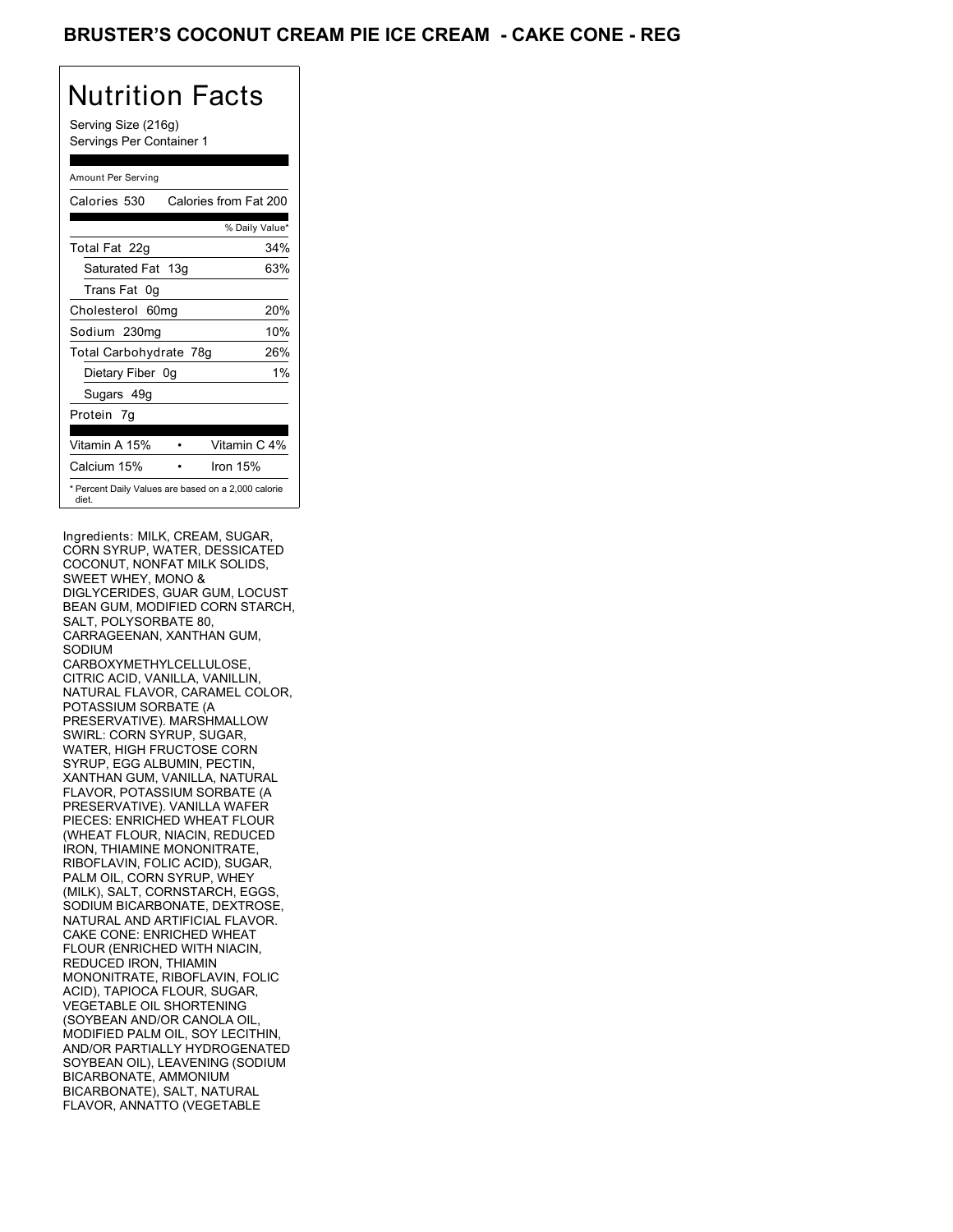Serving Size (286g) Servings Per Container 1

#### Amount Per Serving

| Calories 700            | Calories from Fat 260                               |
|-------------------------|-----------------------------------------------------|
|                         | % Daily Value*                                      |
| Total Fat 29g           | 45%                                                 |
| Saturated Fat 17g       | 83%                                                 |
| Trans Fat 0q            |                                                     |
| Cholesterol 80mg        | 26%                                                 |
| Sodium 300mg            | 13%                                                 |
| Total Carbohydrate 102g | 34%                                                 |
| Dietary Fiber 0g        | 2%                                                  |
| Sugars 65g              |                                                     |
| Protein 9q              |                                                     |
| Vitamin A 20%           | Vitamin C 4%                                        |
| Calcium 25%             | Iron $20%$                                          |
| diet.                   | * Percent Daily Values are based on a 2,000 calorie |

Ingredients: MILK, CREAM, SUGAR, CORN SYRUP, WATER, DESSICATED COCONUT, NONFAT MILK SOLIDS, SWEET WHEY, MONO & DIGLYCERIDES, GUAR GUM, LOCUST BEAN GUM, MODIFIED CORN STARCH, SALT, POLYSORBATE 80, CARRAGEENAN, XANTHAN GUM, SODIUM CARBOXYMETHYLCELLULOSE, CITRIC ACID, VANILLA, VANILLIN, NATURAL FLAVOR, CARAMEL COLOR, POTASSIUM SORBATE (A PRESERVATIVE). MARSHMALLOW SWIRL: CORN SYRUP, SUGAR, WATER, HIGH FRUCTOSE CORN SYRUP, EGG ALBUMIN, PECTIN, XANTHAN GUM, VANILLA, NATURAL FLAVOR, POTASSIUM SORBATE (A PRESERVATIVE). VANILLA WAFER PIECES: ENRICHED WHEAT FLOUR (WHEAT FLOUR, NIACIN, REDUCED IRON, THIAMINE MONONITRATE, RIBOFLAVIN, FOLIC ACID), SUGAR, PALM OIL, CORN SYRUP, WHEY (MILK), SALT, CORNSTARCH, EGGS, SODIUM BICARBONATE, DEXTROSE, NATURAL AND ARTIFICIAL FLAVOR. CAKE CONE: ENRICHED WHEAT FLOUR (ENRICHED WITH NIACIN, REDUCED IRON, THIAMIN MONONITRATE, RIBOFLAVIN, FOLIC ACID), TAPIOCA FLOUR, SUGAR, VEGETABLE OIL SHORTENING (SOYBEAN AND/OR CANOLA OIL, MODIFIED PALM OIL, SOY LECITHIN, AND/OR PARTIALLY HYDROGENATED SOYBEAN OIL), LEAVENING (SODIUM BICARBONATE, AMMONIUM BICARBONATE), SALT, NATURAL FLAVOR, ANNATTO (VEGETABLE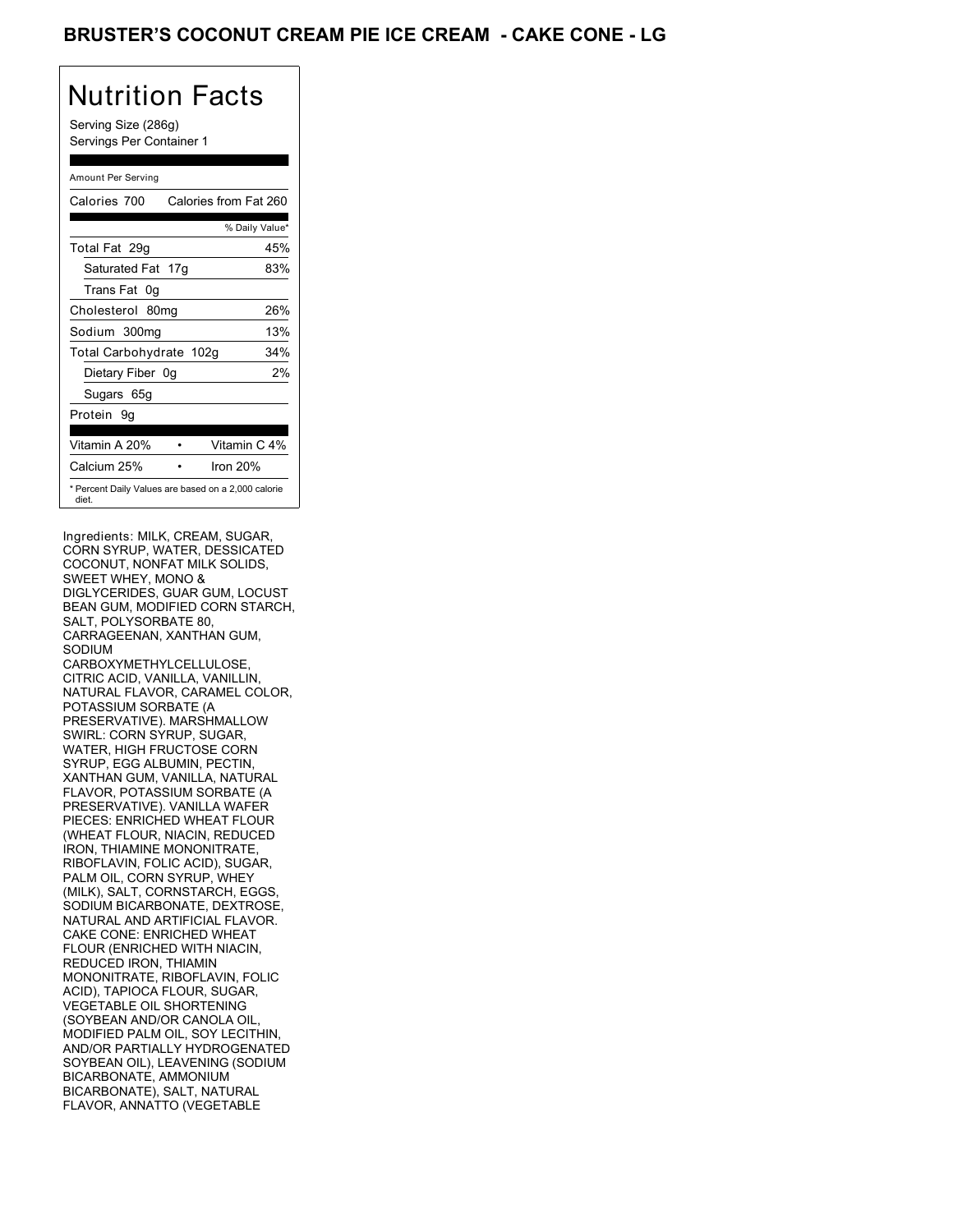Serving Size (170g) Servings Per Container 1

#### Amount Per Serving

| Calories 470                                                 | Calories from Fat 160 |       |
|--------------------------------------------------------------|-----------------------|-------|
|                                                              | % Daily Value*        |       |
| Total Fat 18g                                                |                       | 27%   |
| Saturated Fat 9q                                             |                       | 46%   |
| Trans Fat 0q                                                 |                       |       |
| Cholesterol 50mg                                             |                       | 16%   |
| Sodium 150mg                                                 |                       | 6%    |
| Total Carbohydrate 71g                                       |                       | 24%   |
| Dietary Fiber 0g                                             |                       | $1\%$ |
| Sugars 43g                                                   |                       |       |
| Protein 6q                                                   |                       |       |
| Vitamin A 8%                                                 | Vitamin C 2%          |       |
| Calcium 10%                                                  | Iron $10%$            |       |
| * Percent Daily Values are based on a 2,000 calorie<br>diet. |                       |       |

Ingredients: MILK, CREAM, SUGAR, CORN SYRUP, WATER, DESSICATED COCONUT, NONFAT MILK SOLIDS, SWEET WHEY, MONO & DIGLYCERIDES, GUAR GUM, LOCUST BEAN GUM, MODIFIED CORN STARCH, SALT, POLYSORBATE 80, CARRAGEENAN, XANTHAN GUM, SODIUM CARBOXYMETHYLCELLULOSE, CITRIC ACID, VANILLA, VANILLIN, NATURAL FLAVOR, CARAMEL COLOR, POTASSIUM SORBATE (A PRESERVATIVE). MARSHMALLOW SWIRL: CORN SYRUP, SUGAR, WATER, HIGH FRUCTOSE CORN SYRUP, EGG ALBUMIN, PECTIN, XANTHAN GUM, VANILLA, NATURAL FLAVOR, POTASSIUM SORBATE (A PRESERVATIVE). VANILLA WAFER PIECES: ENRICHED WHEAT FLOUR (WHEAT FLOUR, NIACIN, REDUCED IRON, THIAMINE MONONITRATE, RIBOFLAVIN, FOLIC ACID), SUGAR, PALM OIL, CORN SYRUP, WHEY (MILK), SALT, CORNSTARCH, EGGS, SODIUM BICARBONATE, DEXTROSE, NATURAL AND ARTIFICIAL FLAVOR. WAFFLE CONE: ENRICHED BLEACHED WHEAT FLOUR (ENRICHED WITH NIACIN, REDUCED IRON, THIAMIN MONONITRATE, RIBOFLAVIN, FOLIC ACID), SUGAR, VEGETABLE SHORTENING (PARTIALLY HYDROGENATED SOYBEAN AND COTTONSEED OILS), WHOLE EGG, ARTIFICIAL FLAVOR (INCLUDING MALTODEXTRIN, MODIFIED CORNSTARCH, BUTTER, BUTTERMILK), DEXTROSE, SOY LECITHIN, ARTIFICIAL VANILLA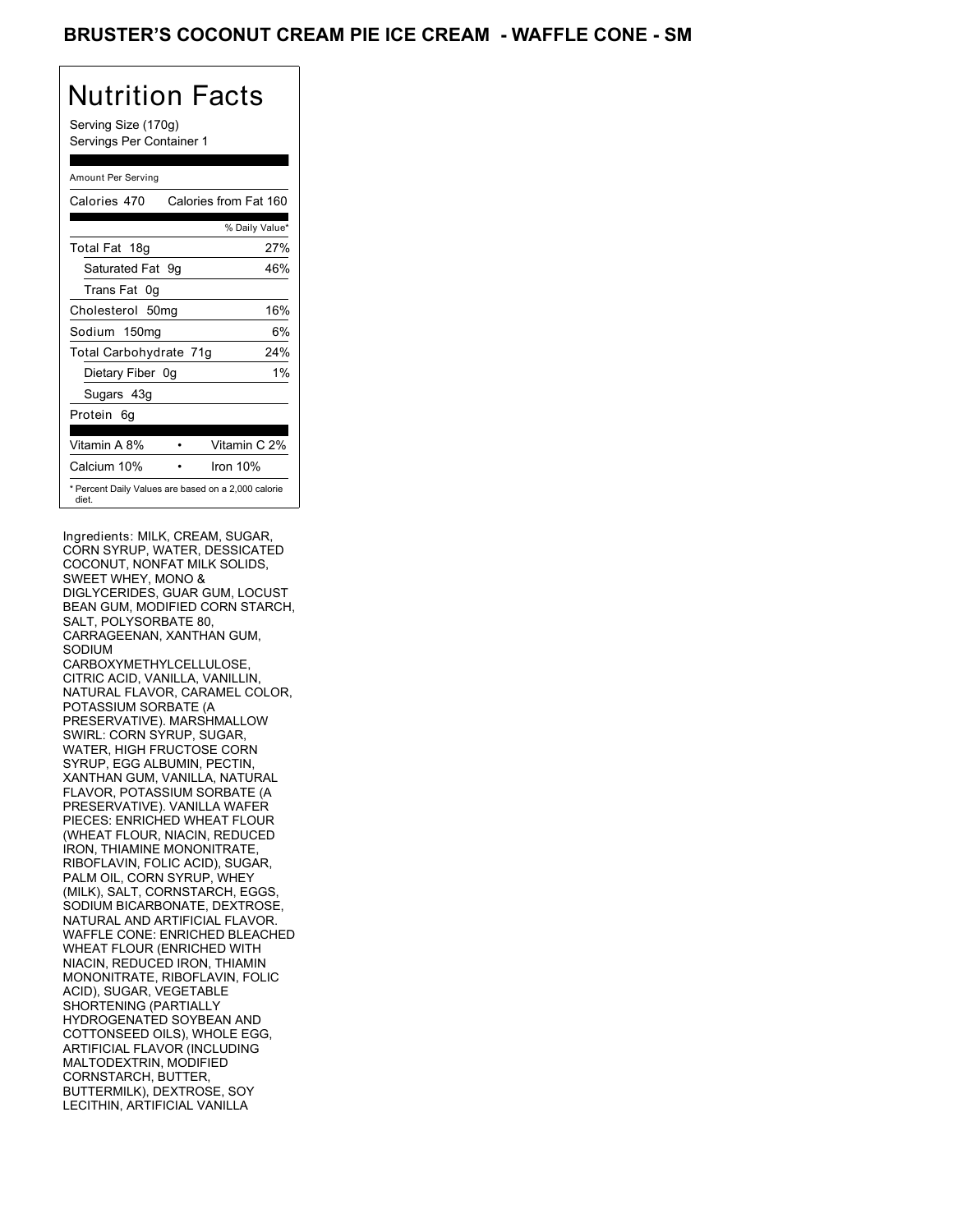Serving Size (240g) Servings Per Container 1

#### Amount Per Serving

| Calories 640                                                 | Calories from Fat 220 |
|--------------------------------------------------------------|-----------------------|
|                                                              | % Daily Value*        |
| Total Fat 25g                                                | 38%                   |
| Saturated Fat 13g                                            | 67%                   |
| Trans Fat 0q                                                 |                       |
| Cholesterol 65mg                                             | 22%                   |
| Sodium 220mg                                                 | 9%                    |
| Total Carbohydrate 96g                                       | 32%                   |
| Dietary Fiber 0g                                             | $1\%$                 |
| Sugars 59g                                                   |                       |
| Protein 8q                                                   |                       |
| Vitamin A 15%                                                | Vitamin C 4%          |
| Calcium 15%                                                  | Iron $15%$            |
| * Percent Daily Values are based on a 2,000 calorie<br>diet. |                       |

Ingredients: MILK, CREAM, SUGAR, CORN SYRUP, WATER, DESSICATED COCONUT, NONFAT MILK SOLIDS, SWEET WHEY, MONO & DIGLYCERIDES, GUAR GUM, LOCUST BEAN GUM, MODIFIED CORN STARCH, SALT, POLYSORBATE 80, CARRAGEENAN, XANTHAN GUM, SODIUM CARBOXYMETHYLCELLULOSE, CITRIC ACID, VANILLA, VANILLIN, NATURAL FLAVOR, CARAMEL COLOR, POTASSIUM SORBATE (A PRESERVATIVE). MARSHMALLOW SWIRL: CORN SYRUP, SUGAR, WATER, HIGH FRUCTOSE CORN SYRUP, EGG ALBUMIN, PECTIN, XANTHAN GUM, VANILLA, NATURAL FLAVOR, POTASSIUM SORBATE (A PRESERVATIVE). VANILLA WAFER PIECES: ENRICHED WHEAT FLOUR (WHEAT FLOUR, NIACIN, REDUCED IRON, THIAMINE MONONITRATE, RIBOFLAVIN, FOLIC ACID), SUGAR, PALM OIL, CORN SYRUP, WHEY (MILK), SALT, CORNSTARCH, EGGS, SODIUM BICARBONATE, DEXTROSE, NATURAL AND ARTIFICIAL FLAVOR. WAFFLE CONE: ENRICHED BLEACHED WHEAT FLOUR (ENRICHED WITH NIACIN, REDUCED IRON, THIAMIN MONONITRATE, RIBOFLAVIN, FOLIC ACID), SUGAR, VEGETABLE SHORTENING (PARTIALLY HYDROGENATED SOYBEAN AND COTTONSEED OILS), WHOLE EGG, ARTIFICIAL FLAVOR (INCLUDING MALTODEXTRIN, MODIFIED CORNSTARCH, BUTTER, BUTTERMILK), DEXTROSE, SOY LECITHIN, ARTIFICIAL VANILLA